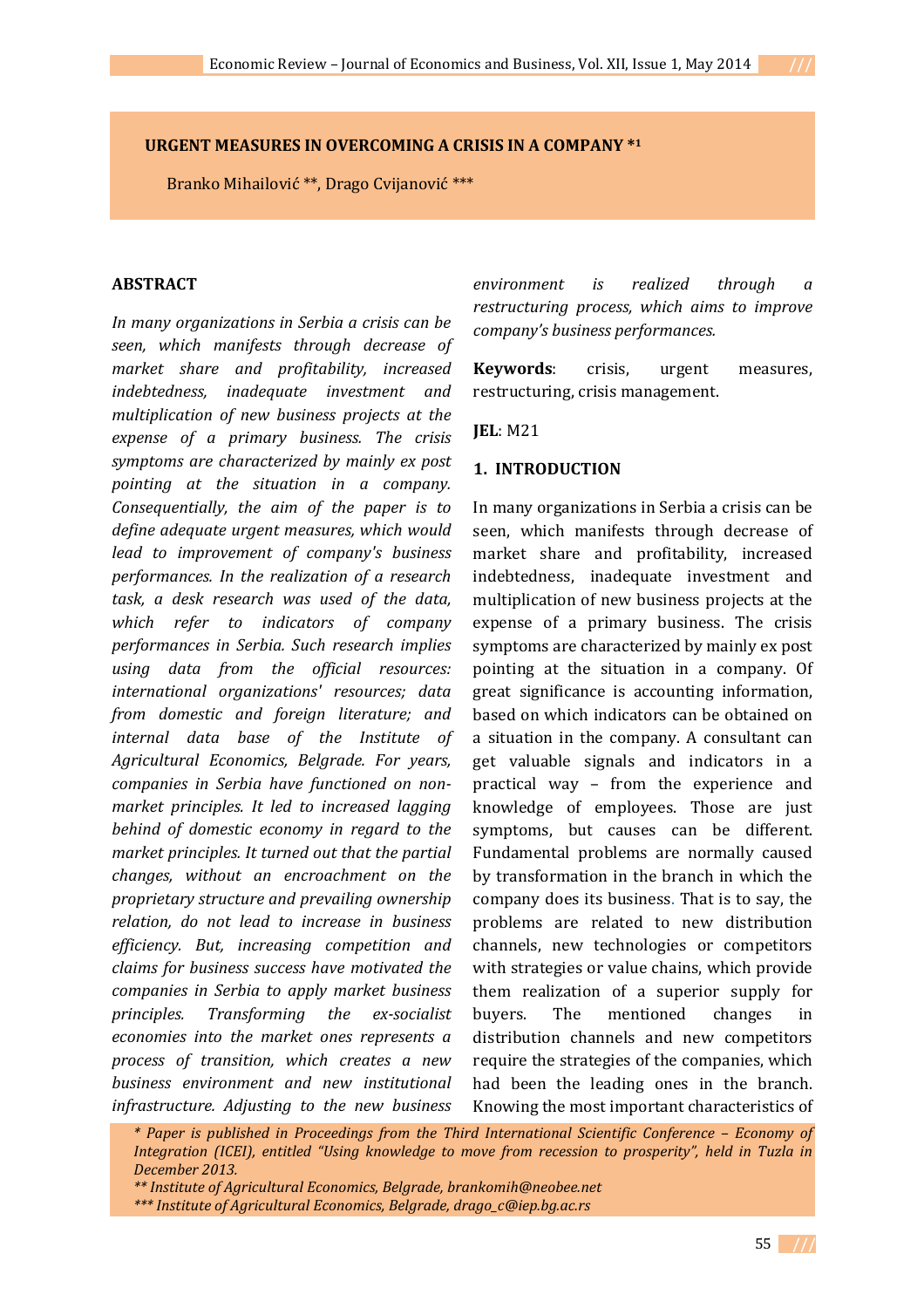the crisis helps the consultant to identify company's development. The crisis is expressed through three characteristics: focus, type and stage (Senić, 1996, p. 33). The *crisis focus* shows where the crisis comes from. Hence, one can differentiate between: endogenous crisis, i.e. the crisis which appears in the company, and exogenous crisis, i.e. the crisis which acts from outside the company. *The crisis type* indicates the following types: the strategic crisis, where the success potentials have been disturbed or destroyed; the success crisis, in which a loss appears; and a liquidity crisis, in which paying capacity of the company is jeopardized. *The crisis stage* shows whether the crisis jeopardizes or destroys the existence, i.e. the crisis which is indispensable for abandoning the existing form of the company.

Time relation, i.e. a chronology of appearance is such that the strategic crisis appears first, following by the success crisis and, at the end, the liquidity crisis. However, the chronology of their revealing is reversed. In the first phase, banks refuse credit authorization, and then notice a dramatic decrease of equity. Finally, it is realized that it was omitted to place the production inheritors on the market timely and thereby to prevent sale reduction. The basic resources of financing expenses for technical-technological and market restructuring are investments by foreign and local partners. The local companies use the least resources for covering restructuring expenses from business banks. At the same time, many companies require the previous restructuring as a condition for successful privatization. In order to fight the crisis the company looks for consulting services, which are very expensive, and the companies have no assets to buy them.

# **2. PREVIOUS RESEARCH**

The consulting company *Deloitte & Touché* has developed a turn methodology in business, which consists of three integrated steps

(Deloitte and Touché, 1994, p. 2): 1. State diagnosis of financial and production possibilities of the company, 2. Crisis management, 3. Turn management. The first step means the analysis of financial possibilities of the client-company and provides an insight into the current financial position and projection of earning power, if the existing trends continue. The diagnosis of production possibilities comprises: the analysis of supply and demand market, the analysis of production process and production program, prices strategy, competitive advantage resources, etc. A proposal of the strategic alternatives for the client-company is based on diagnosis of the financial state and production possibilities. The next step is the crisis management, which, according to the *Deloitte & Touche* approach, comprises five activity groups: financial restructuring, sale of unnecessary assets, products realization, regular determination of employees' number and the market review. The third step in overcoming the crisis is the turn management, which covers the financial restructuring and the production restructuring. The aim of this step is to introduce the company to a profitability zone. The strategic turn provides the company with the possibility to make adequate position on the market.

Implementation of the strategic turn requires a research of key relations between: buyers, competition, partners in business and internal relations between workers and managers, as creators and implementers of business processes (Piercy, 1997, p. 235). For introduction of competitive position of a client uses the analysis of its strategic position. That is to say, knowing the existing and potential competition represents one of the basic assumptions of successful market restructuring. The strategic position and action evaluation process analysis expand cogitation on the environment to: branch power and its connection with the competitive advantage and financial strength of the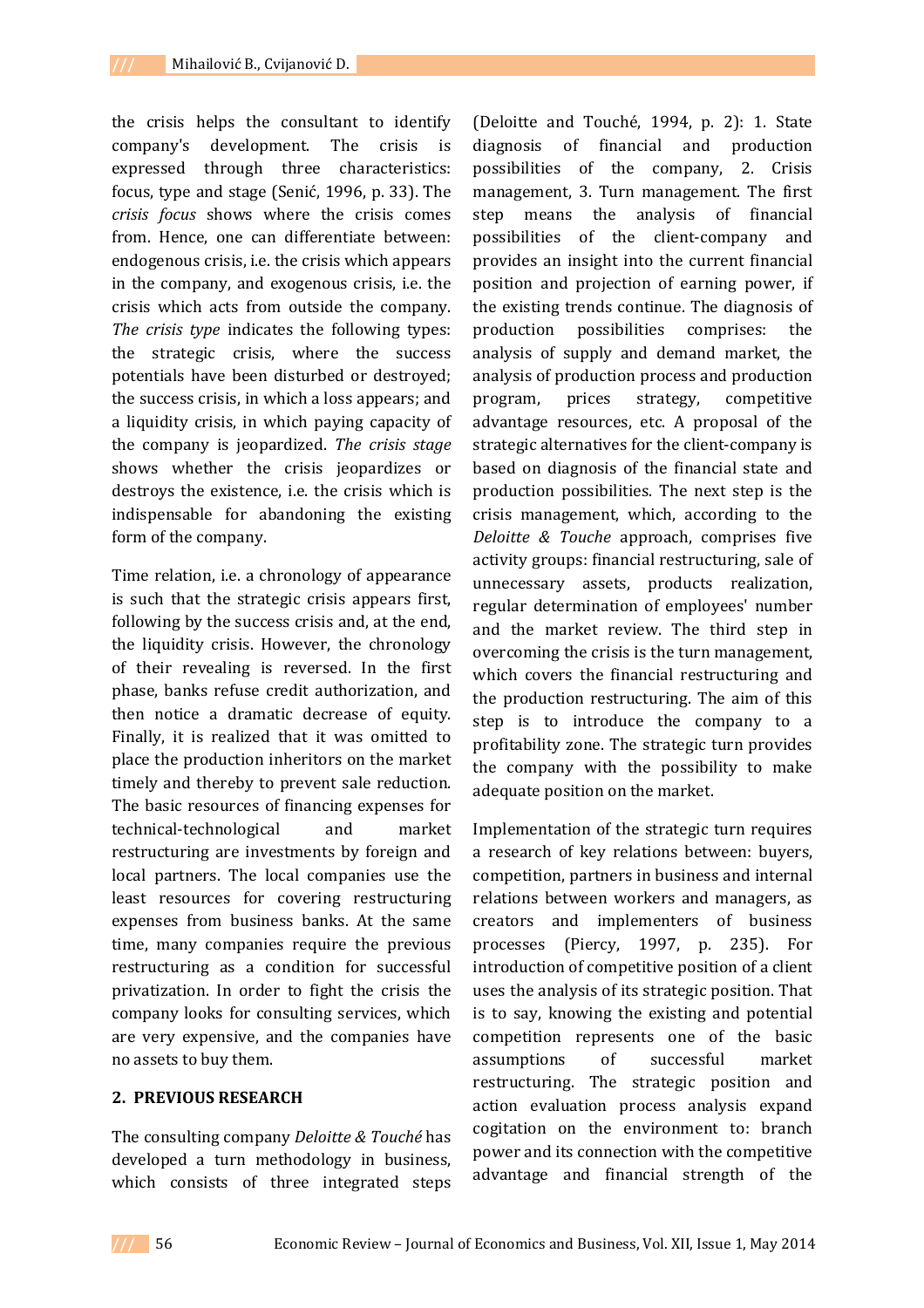company (Hooley and Saunders, 1993, pp. 75- 77).

The Strategic Position and Action Evaluation Analysis (*SPACE analysis)* determines a strategic position of the company in regard to the branch. A relative size of opposed dimensions enables determination of company's strategic position on the market. *A competitive position* is typical for the companies which have the competitive advantage in an attractive branch. Such companies need additional financial resources to keep the competitive position on the market. In the long-term, it can be achieved by more significant efficiency and productivity, but the company needs to increase capital or to team with a large capital company. In this case consulting support is necessary in the sphere of production, primarily in the field of operative production planning and operative work preparation, in order to improve productivity. Also, if the cooperation with the large capital company is necessary, consultants advise the client regarding selection of an adequate strategic partner. At the same time, consultants engage in negotiations with potential candidates. *The aggressive position* of the company on the market means facing the significant advantages as well as the risks of new competitors. Consultants advise the client regarding the performance on the market and relation toward the competition. *A conservative position* is typical for those companies on mature markets, where the lack of need for investments makes a financial surplus. Consultants explore new market possibilities, in order for the client to place the surplus profitably. A *defensive position* is registered for the companies which have a poor power in overcoming the competition, so they should improve the resources by more efficient production or be ready to retreat from the competitive market in order to concentrate in areas where they can be protected. Consultants explore the

possibilities of applying new techniques and technologies. The research goal is to improve client's technological system, in order for their products to fulfil the market requirements.

The market research provides perceiving dimensions and activities of some market segments and niches. Through this analysis, the market research provides an identification of promising areas and market niches, as well as definition of global directions of company's market restructuring. In such research project, consultants must plan and structure the research (Stošić and Milovanović, 1992, p. 269). According to know-how and information given by the market, the market risk, which has been continuously present, is decreased. The information on market trends helps companies to redefine the current market, perceive the possibilities of coming back to the lost markets, as well as evaluate the attractiveness of winning the new ones. The market research enables companies to solve their business problems efficiently. When the management of the company is acquainted with the market needs and its competitive position, they can approach the production program, i.e. a portfolio planning. It is necessary to identify different sources and growth potential from the aspect of company's business portfolio. This results in a need for concepts which help the evaluation of different businesses, within certain portfolio business, as well as in regard to the competitors' businesses. One of the first attempts in operationalization of these variables is represented in a study by the Boston Consulting Group – BCG. Meanwhile, this model has been modified and a series of different models have been developed for some aspects of the strategic management (Todorović et al., 1998, p. 221). Many world famous consulting houses have developed new models which have, basically, been based on the BCG models. Consultants use the portfolio concept for determination of the best combination of businesses, aiming to achieve

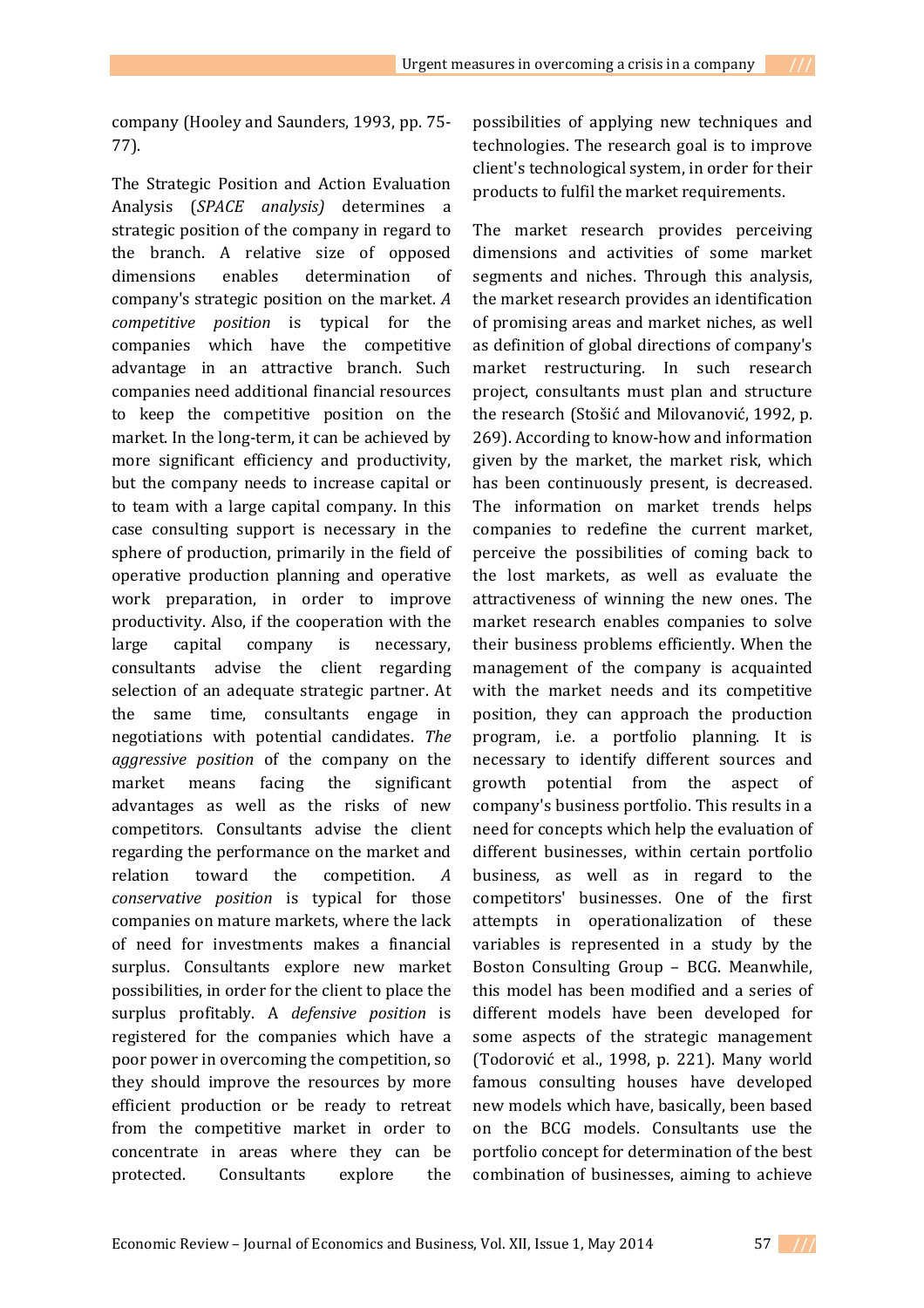long-term client profitability. Synergetic effects realize in a way that the current accumulative products fund potentially attractive products.

By application of the BCG approach the businesses or the products are categorized by whether they have low or relatively high market share on the market with high or low growth rate. The businesses with high market share are generators of financial resources. According to the BCG model, it is possible to identify four types of businesses: market leaders ("star" products), perspective products (products under "a question mark"), mature products ("milking cows"), and stagnant products ("dogs"). In determination of some business goals and support character which can be assigned to it, the basic strategic options are suggested (Kotler, 1984, pp. 77- 78):

- **-** *To build.* This strategy has been directed to improvement of the market position, with readiness not to realize income in short-term. The strategy is suitable for the promising products, which can become "stars" only with an increase of the market share.
- **-** *To keep.* In this case, a company tries to keep the market share of some business, which is favourable for the mature products of greater power, while it provides significant financial resources.
- **-** *To reap.* By the strategy a company should preserve a market share in shortterm, independently from long-term possibilities. This strategy is favourable for "milking cows", which do not have enough power and are with unclear future, and which can provide financial resources fast.
- **-** *To dives*t. Here a company tends to sell or liquidate the business, because the resources can be better used in other

purposes. This strategy is favourable for the "dogs" and the "question marks".

# **3. RESEARCH METHODOLOGY**

The basic research task of the paper is in defining the adequate urgent measures, which would lead to improvement of business performances of the company. In the research task realization the desk data research was used, which refers to indicators of company's performances in Serbia. Such research implies using the data from the official resources: international organization data; the data from domestic and foreign literature; internal data base of the Institute of Agricultural Economics, Belgrade. Since the focus in this paper is on urgent measures under the crisis conditions of the company, it is natural that the research will pay attention to urgent measures, the area that has not been sufficiently processed, investigated or has been just partially analyzed, so prevailing opinions, as it seems, should be subjected to rigorous, on a reliable scientific basis based check. In that way, we hope, many dilemmas will be cleared and directions will be given, which lead to more important stabilization of company's business, and further development.

#### **4. DISCUSSION**

In Serbian economy, the subjects competitively "snooze", technically lag behind and do not think in marketing sense (Pejanović et al., 2003, pp. 3-24). That is to say, there are various gaps in business in Serbia, which can be eliminated by a new approach which implies major changes, focused on new relations toward the business environment establishment. Macro-economic indicators of investment trends in Serbia point out positive investment trends, but also a still insufficient total investment level. Many factors affect weak investments, first of all, high commercial and uncommercial risks, slow economic transition and under developed institutions, which, in practice,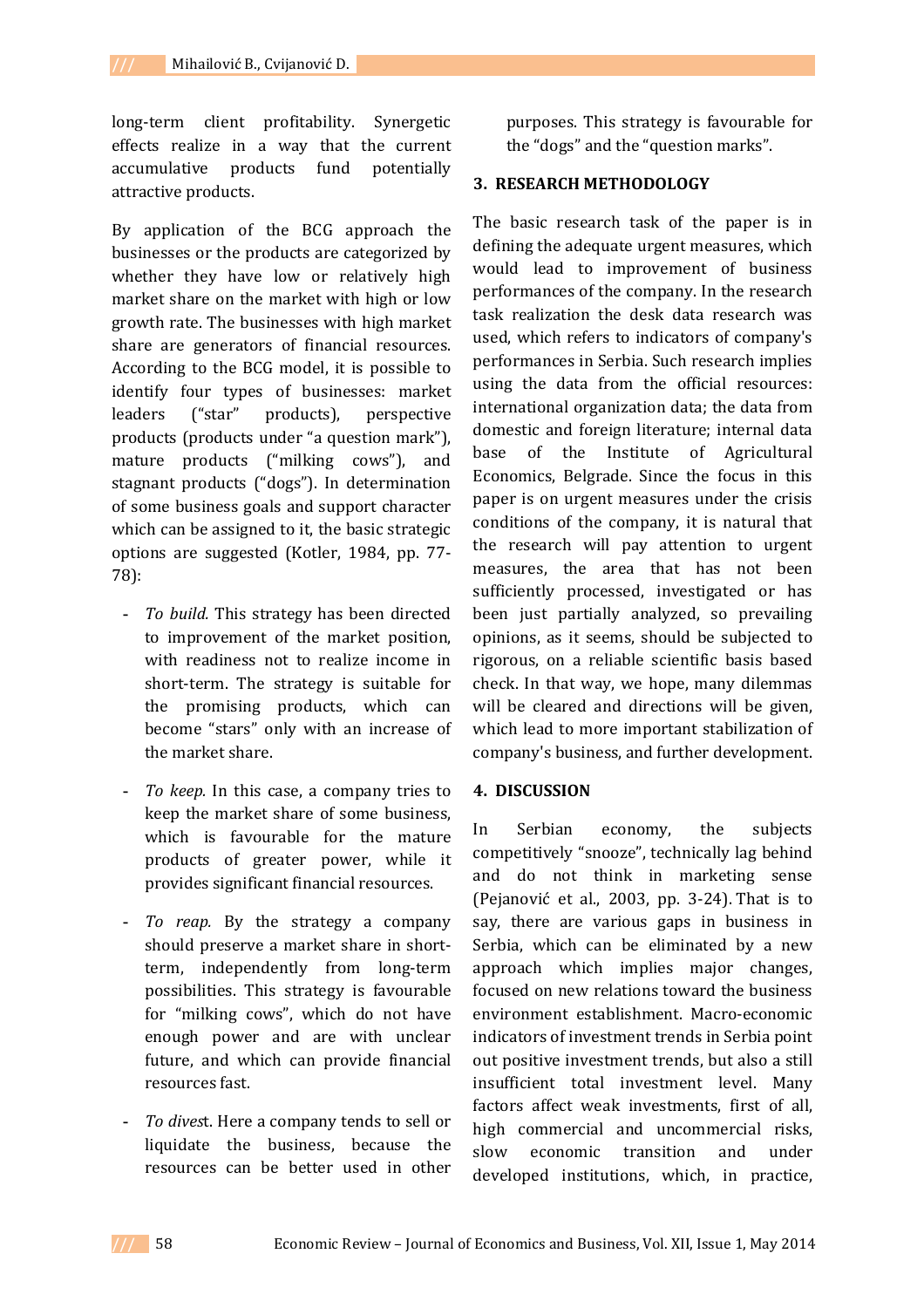| Country/Total rank                                                             | Political<br>stability - risk | Government<br>efficiency-risk | Macro-economy<br>- risk | Finances -<br>risk | Infrastructure<br>- risk |
|--------------------------------------------------------------------------------|-------------------------------|-------------------------------|-------------------------|--------------------|--------------------------|
| Countries in the phase 2 of economic development (efficiency led economy)      |                               |                               |                         |                    |                          |
| Albania/ C - 52                                                                | $C - 60$                      | $D - 64$                      | $B - 40$                | $C - 58$           | $D - 62$                 |
| Bosnia and<br>Herzegovina/ $C - 52$                                            | $C - 55$                      | $D - 71$                      | $B - 40$                | $D - 62$           | $D - 62$                 |
| Bulgaria / B - 39                                                              | $B - 30$                      | $D - 61$                      | $C - 45$                | $C - 46$           | $C - 44$                 |
| Macedonia/ C-50                                                                | $C - 60$                      | $D - 64$                      | $B - 30$                | $D - 63$           | $C - 56$                 |
| Serbia $/C - 57$                                                               | $C - 60$                      | $D - 64$                      | $D - 80$                | $E - 83$           | $C - 44$                 |
| Countries in the transition phase in innovations efficiency - oriented economy |                               |                               |                         |                    |                          |
| Croatia/ C-41                                                                  | $C - 45$                      | $C - 54$                      | $C - 45$                | $C - 42$           | $B - 38$                 |
| Hungary $/B - 32$                                                              | $B - 30$                      | $B - 36$                      | $D - 70$                | $C - 42$           | $B - 28$                 |
| Poland/ $B - 29$                                                               | $B - 25$                      | $B - 39$                      | $C - 45$                | $B - 29$           | $B - 31$                 |
| Romania / C-43                                                                 | $B - 40$                      | $D - 68$                      | $C - 45$                | $C - 58$           | $C - 41$                 |
| Countries in the phase of innovations led economy                              |                               |                               |                         |                    |                          |
| Slovakia. / B-32                                                               | $A - 20$                      | $C - 43$                      | $C - 45$                | $B - 38$           | $C - 44$                 |
| Slovenia / B $- 24$                                                            | $A - 20$                      | $B - 39$                      | $B - 40$                | $B - 25$           | $A - 19$                 |

*Source: Risk Briefing,The Economist Intelligence Unit, 2009,* 

*Internet: http://viewswire.eiu.com/index.asp?layout=homePubTypeRK Remark: Rank expresses by descriptive grades from A to E, where A shows the lowest risk, and E – the highest risk*

guarantee the rights which result from private property and contracts (Mihailović et al., 2011, pp. 311-323).

Serbia must engird itself in territorial, status and economic sense, as well as to finish the privatization. The business environment in Serbia is characterized by many economic paradoxes, conflicts and illogicality of law, which cannot lead the country toward sustainable development and European integrations. Serbian economy is characterized by high public spending, as well as difficulties in the government debt servicing. However, the competitiveness barriers are, primarily, in the field of institutions and infrastructure. Successful solving of accumulated problems in the final phase of economic transition in Serbia is possible if the business environment is created, which instigates transformation processes of the economic and social system in Serbia. The market way of doing business will not happen on its own. That is to say, besides the factors, such as the state, which should be a catalyst of transformation processes, interventions are also necessary in

different spheres of company's business, which bring to the market system establishment.

As we can see from the risk rank, published by The Economist Intelligence Unit (the leading research and consulting firm which provides constant analyses and prognoses for more than 200 countries and six key industries), the countries which realize high competitiveness and high rates of economic growth (innovations - oriented economy) - are, at the same time, the countries which are characterized by low risk rates. High risk rates are present in low competitiveness countries with high risk of the government efficiency, financial and infrastructural risk. Serbia, Bosnia and Herzegovina, Macedonia and Albania (Table 4.1) are the countries of higher risk for investments and business.

Under the conditions of high systematic and financial risk, the project is one of the ways to solve the problems which the companies meet. Consequentially, a concept of project management can be applied, since one or more project teams can be formed, which will

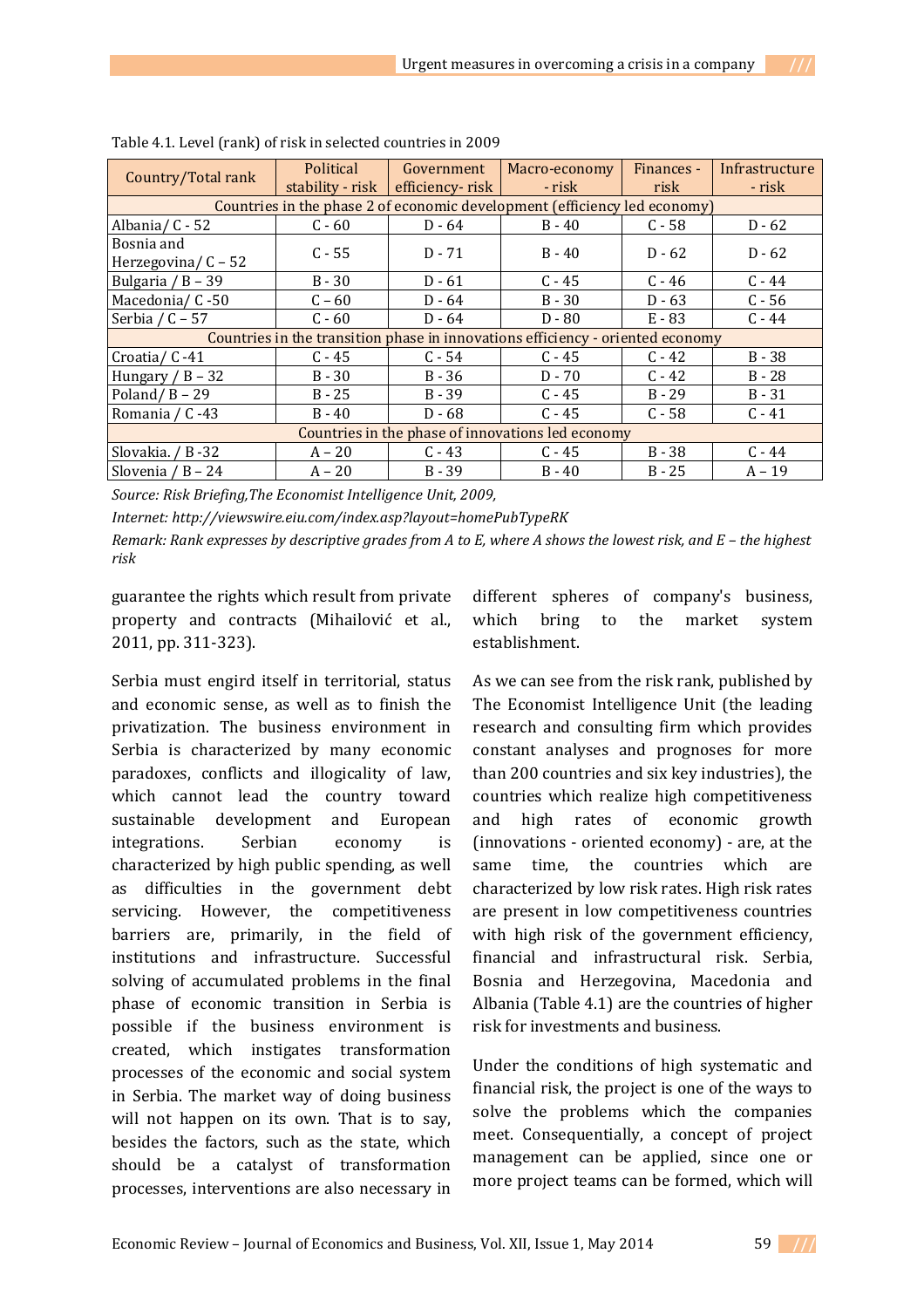deal especially with the crisis overcoming. The crisis management has no permanent character, but has been time-limited until resolving the set tasks. Organizational forms of the crisis management depend on the size of the company in crisis, as well as from the ability of company's managers. Three organizational forms of the crisis management are considered: 1) project team, 2) "management in the shade", 3) "individual fighter" (Luthy 1988, p. 130). In the first organizational form, solving personnel issues and internal structuring of the crisis team is of great significance. The members of the crisis project can be: a representative of a steering committee and management, representatives of the most important banks and a consulting company. A working team should stay narrowly limited. The experience shows that the optimal number is 3-5 persons. Thereby, there are very important, so called, task forces, which participate in solving the specific problems in the project activity. A model of the project team has the biggest application in big companies. The other organizational form, especially in small and medium companies, is represented by the special crisis manager, which is actually "the manager in the shade", since he was appointed next to the existing management. In this case, as the Picture 4.1 shows, instead of engaging the bank representatives and consultants in formal crisis body of the company, a contact with the consulting company by periodical coordination meeting is cherished. "The manager in the shade" takes over a role of the crisis manager. The activities of the crisis manager are, in the first instance, planning and implementation of restructuring, and less operational problems of the current business. Successful application of this model implies readiness of the existing management to cooperate with the crisis management, as well as the ability and will to implement the restructuring concept, done by the manager in the shade. A model of the "individual fighter" is applicable if it turns out that, in small and

medium companies, the existing management is not capable to implement necessary measures for overcoming the crisis. They can formally select the crisis manager with a full line competence.

The analyzed models can be combined, since in different hierarchical levels different concepts are applied. In forming urgent measures and the revitalization measures a careful balance must be established between short-term benefits and long-term losses, in order not to jeopardize the main strategy of the company. That is to say, a manager of the company must find a healthy compromise, since the best long-term concepts are worthless, if the company bankrupts in shortterm. In this situation, the consultant does not have enough time for the situation evaluation in detail. The initial rough estimate of the situation is sufficient. In prosperity phases, the company buys a property which is not directly related with company's basic activity or is only partially necessary for fulfilling company's purpose. Sale of such property can mobilize significant liquidity reserves. Urgent measures (income increase, decrease of assets, decrease of costs and their combination) have been mostly determined by company's resources and the degree of company's business distance from the breakpoint, which can be seen in Picture 4.1.

In the crisis situation it is necessary to evaluate all possibilities systematically and objectively, taking into consideration tax and balance consequences, as well as the expected liquidity effect. If the business is very far from the breakpoint, then the only good option is decrease in assets. Then, it is important to decide which assets should be sold and which should be kept. The selection depends on the current and future strategy of the company, as well as on the possibility to sell the assets. At all levels in the company must be economized. Experienced consultants suggest savings in costs, first, at top management scale, which has an important psychological significance to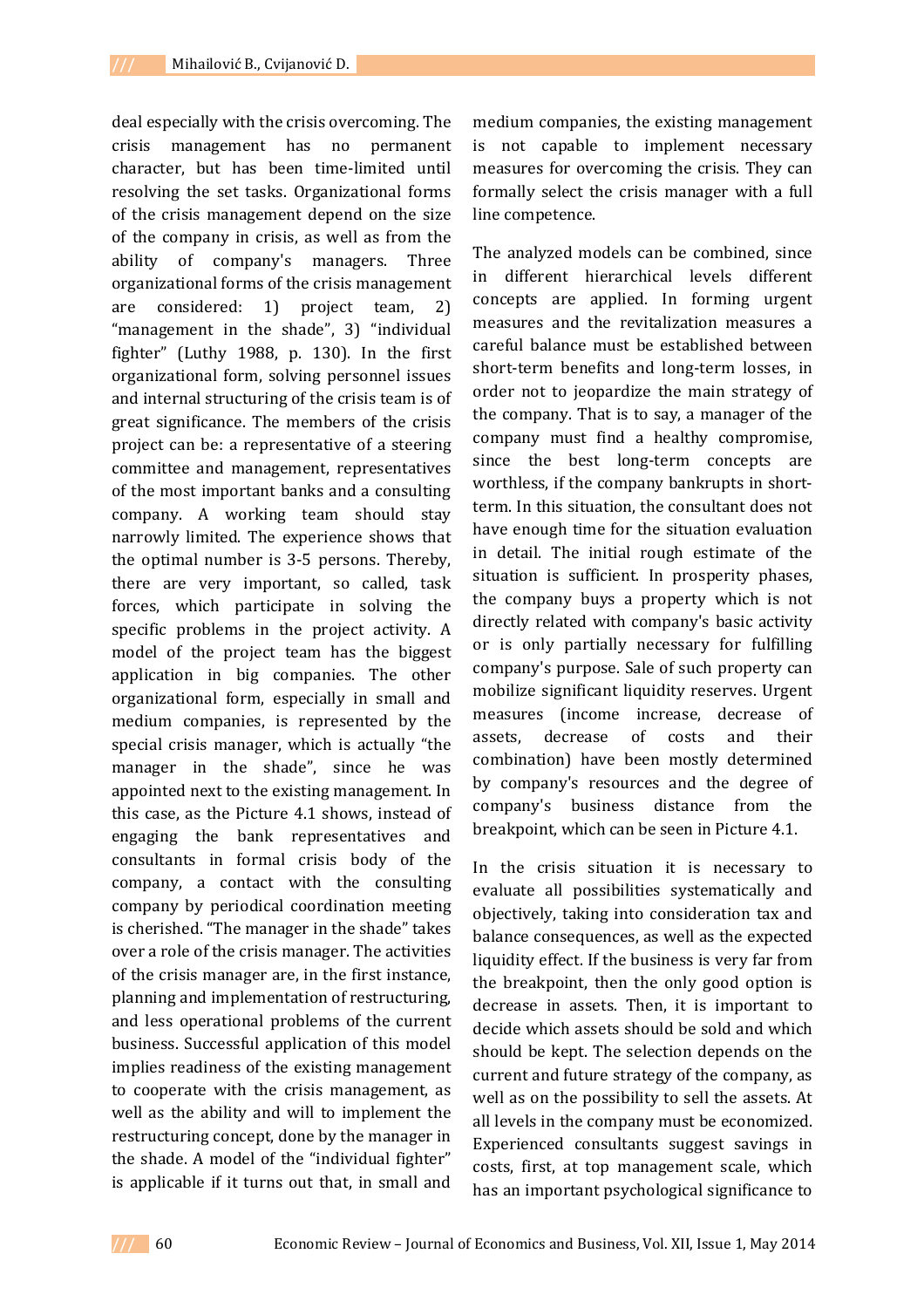employees in accepting other measures of costs reduction. If employees are motivated and, thereby, realize short-term improvements in the business, the overcoming of the crisis situation can be expected with great assurance. Also, the adequate value analysis is needed, which represents a process of identification and elimination of unnecessary costs, especially products or services.

Picture 4.1. Decision-making on type of operative strategy which will follow



*Source: Hofer, W. C. (1980): ''Turnaround Strategies'', u W. F. Glueck, Strategic Management and Business Policy, McGraw – Hill Book Company, New York, p. 276.*

#### **5. CONCLUSION**

All employees in the company should be informed on the measures which are implemented. That is to say, it is necessary for company's management to carefully compose the informing plan. Content, form, selection or information announcing and a chronology of announcing should unconditionally be determined. In regard to the plan of informing preparation, first should be tested a right moment to inform. Various interest groups expect to be informed on company's difficulties, as early and as comprehensively as possible. Previously mentioned measures in overcoming the crisis represent a phase of consolidation within the business turn, which leads to the business stabilization of the company in crisis. The business consolidation is a necessary condition for company's transformation.

#### **REFERENCE**

- 1. Deloitte & Touche (1994). Corporate Recovery Services in Central Europe.
- 2. Doyle, P. (1998). *Marketing management and strategy*. Second Edition, Prentice Hall, London.
- 3. Hofer, W.C. (1980). Turnaround Strategies. *U W. F. Glueck, Strategic Management and Business Policy*. McGraw – Hill Book Company New York, p. 276.
- 4. Hooley, G., & Saunders, J. (1993). *Competitive Positioning - The key to market success*. Prentice Hall Inc. Engle wood Cliffs, pp. 75-77.
- 5. Kotler, P. (1984). *Marketing Management*. Prentice Hall International, Inc., London, pp. 77-78.
- 6. Luthy, M. (1988). *Unternehmenskrisen und Restrukturierungen*. Verlag Paul Haupt, Bern and Stuttgar.
- 7. Mihailović, B., Simonović & Z., Paraušić, V. (2011). Tranzicija privrede u Srbiji. *Međunarodna naučna konferencija: Tradicija, modernizacija, identiteti – Mesto tradicije i modernizacije u različitim koncepcijama i strategijama razvoja zemalja u tranziciji*. Niš, pp. 311- 323.
- 8. Pejanović, R., Tica, N. & Vlahović, B. (2003). Faktori konkurentnosti poljo(privrede). *Agroekonomika*. 32, pp. 3-24.
- 9. Piercy, M. (1997). *Market-Led Strategic Change*. Butterworth Heineman.
- 10. *Risk Briefing, The Economist Intelligence Unit, 2009*. Available from: